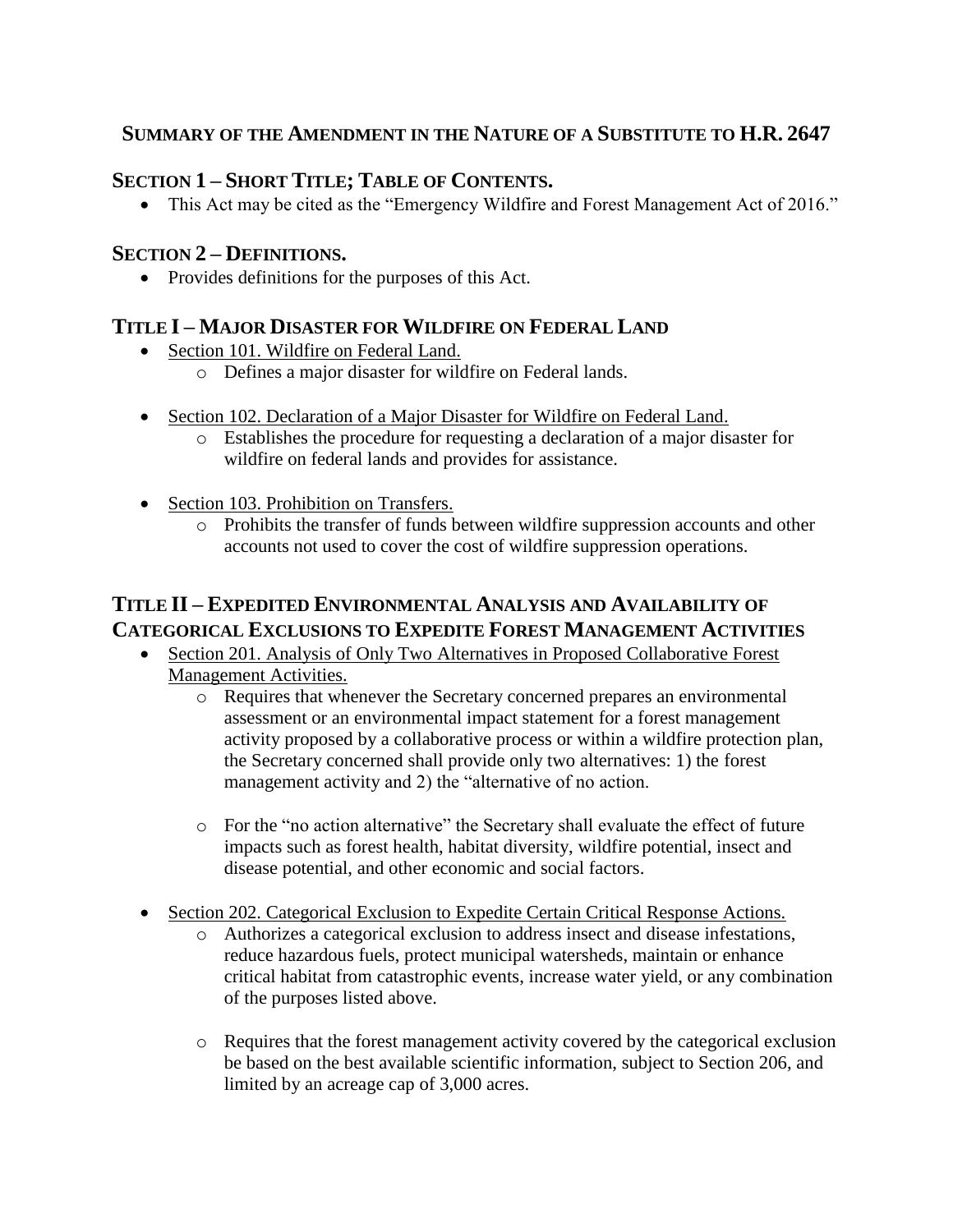- Section 203. Categorical Exclusion to Expedite Salvage Operations in Response to Catastrophic Events.
	- o Authorizes a categorical exclusion to conduct a salvage operation following a catastrophic event. The harvest area may not exceed one-third of the area impacted by the catastrophic event.
	- o Requires that the forest management activity covered by the categorical exclusion be subject to Section 206, and limited by an acreage cap of 3,000 acres.
- Section 204. Categorical Exclusion to Meet Forest Plan Goals for Early Successional Forests.
	- o Authorizes a categorical exclusion to modify, improve, enhance, or create early successional forests for wildlife habitat improvement consistent with applicable forests plans.
	- o Requires that the forest management activity covered by the categorical exclusion be based on best available scientific information, subject to Section 206, and limited by an acreage cap of 3,000 acres.
- Section 205. Categorical Exclusion to Improve, Restore, and Reduce the Risk of Wildfire.
	- o Authorizes a categorical exclusion for certain activities to improve or restore forest health, or reduce the risk of wildfire.
	- o Requires that the forest management activity covered by the categorical exclusion be based on best available scientific information, subject to Section 206, and limited by an acreage cap of 3,000 acres.
- Section 206. Consideration of Resource Conditions for Extraordinary Circumstances.
	- o This section does not allow the Secretary to determine that an extraordinary circumstance for sensitive species would preclude the use of a categorical exclusion from analysis and documentation under the National Environmental Policy Act of 1969 if there is a reasonable or reasonably foreseeable beneficial effect, as defined, of a proposed forest management activity or project.
- Section 207. Compliance with Forest Plan.
	- o Requires that a forest management activity covered by a categorical exclusion shall be consistent with applicable forest plans.
- Section 208. Roads.
	- o Requires that a forest management activity carried out under this title shall not include the construction of new permanent roads; that the Secretary concerned may carry out necessary maintenance of, repairs to, or reconstruction of an existing permanent road for the purposes of this title; and the Secretary concerned shall decommission any temporary road constructed under this title not later than 3 years after the date on which the project is completed.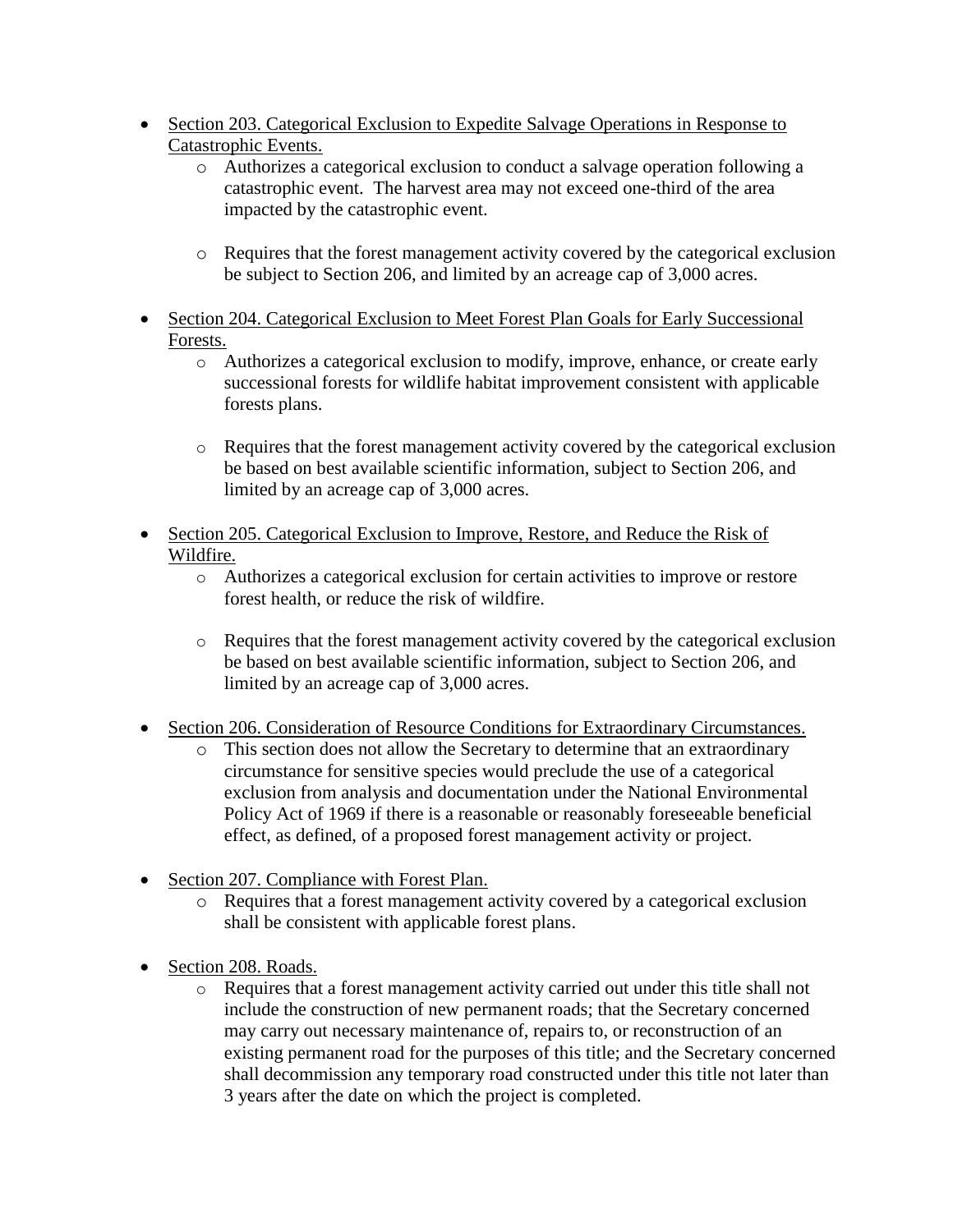- Section 209. Exclusions.
	- o Authorities provided under this title shall not apply to areas protected by the National Wilderness Preservation System; any Federal land on which the removal of vegetation is prohibited; congressionally designated wilderness study areas; or an area in which the activities authorized under this title would be inconsistent with the applicable resource management plan.

## **TITLE III – TRIBAL FORESTRY PARTICIPATION AND PROTECTION**

- Section 301. Protection of Tribal Forest Assets.
	- o Provides Federal land management agencies 120 days to respond to tribal requests for forest management on agency lands and two years to complete the analysis.
- Section 302. Management of Indian Forest Land Authorized to Include Related National Forest System Land and Public Land.
	- o Provides authority to allow Indian tribes to request to conduct forest management activities on Federal lands where there are tribal interests. Authority is provided to conduct those forest management activities with authorities available on Indian lands.
- Section 303. Tribal Forest Management Demonstration Project.
	- o Allows for demonstration projects by which federally recognized Indian tribes or tribal organizations may contract to perform administrative, management, and other functions of programs of the Tribal Forest Protection Act of 2004 through contracts entered into under the Indian Self-Determination and Education Assistance Act.

#### **TITLE IV – MISCELLANEOUS FOREST MANAGEMENT ACTIVITIES**

- Section 401. Definition of Secretary.
	- o 401 is the definitions section for the purposes of this title.
- Section 402. State-Supported Planning of Forest Management Activities.
	- o Establishes the "State-Supported Forest Management Fund," which allows for states or other entities to contribute funds for forest management activities.
	- o Allows an eligible entity to specify and limit the types of forest management activates for which the contribution may be expended.
	- o Authority for the fund shall expire September 30, 2018.
- Section 403. Balancing of Impacts in Considering Injunctive Relief.
	- o Requires that any court reviewing an agency action relative to a forest management activity shall balance the short and long term impacts of agency action against the short and long term impacts of no action.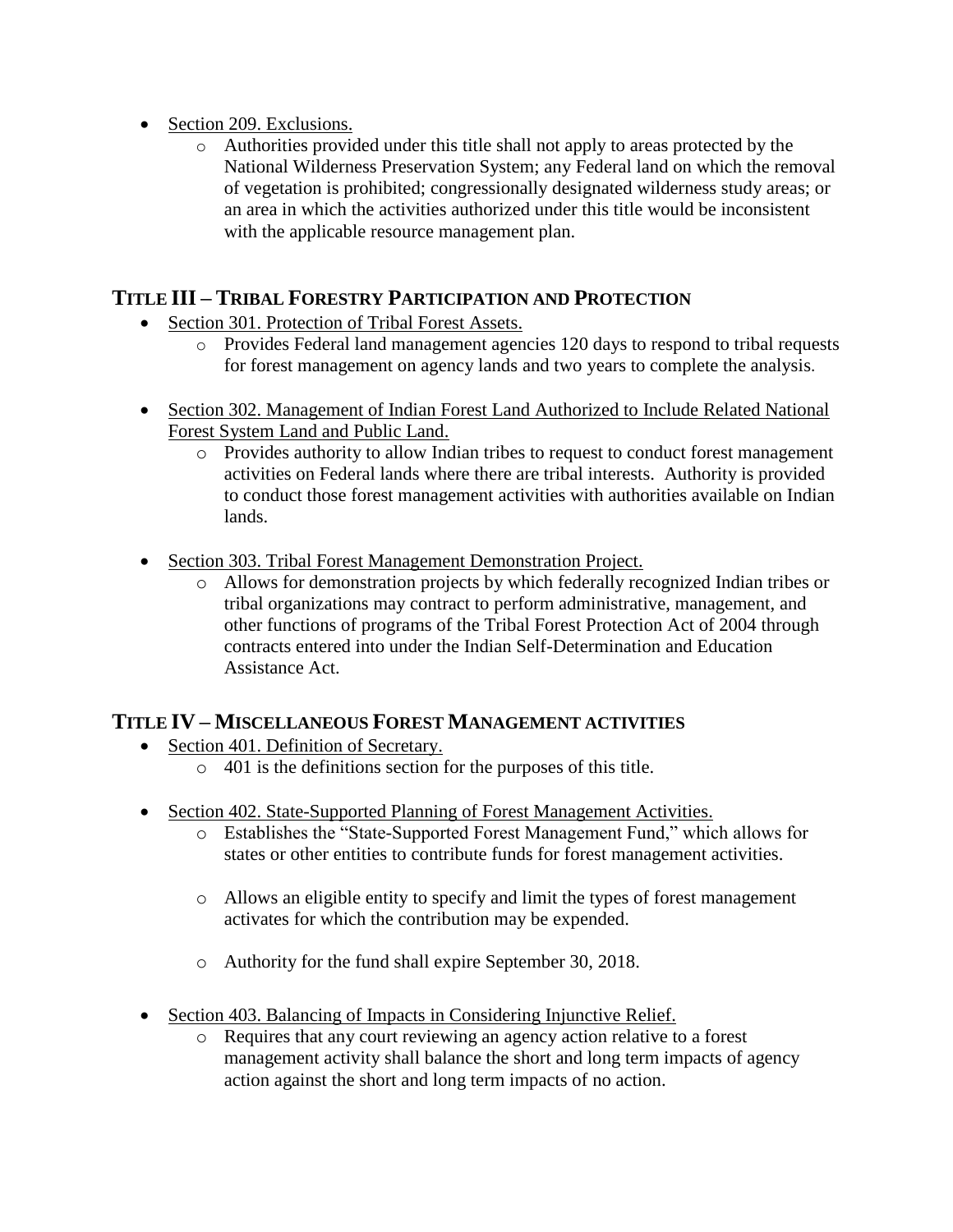- Section 404. State and Private Forest Landscape-Scale Restoration Program.
	- o Establishes a competitive grant program for financial and technical assistance to encourage cross-boundary forest landscape restoration projects to address forest health threats like catastrophic wildfire, invasive species, and insect and disease on state and private land.
	- o Authorizes an annual appropriation of \$40 million each fiscal year through 2018.
- Section 405. Pilot Arbitration Program.
	- o Authorizes the Secretary of Agriculture to establish within the Forest Service a pilot arbitration program for designated projects.
	- o Requires the Forest Service to establish a process for the designation of projects for the program in the Federal Register.
	- $\circ$  If elected, this voluntary dispute resolution process shall be binding and will replace judicial review by an Article III court.
	- o Arbitration under this authority shall be conducted in accordance with applicable American Arbitration Association rules and procedures.
	- $\circ$  Provides a limitation that no more than 10 projects may be designated for the pilot program in any applicable calendar year.
	- o Authority for the pilot program shall expire in fiscal year 2018.
- Section 406. National Forest System Accelerated Landscape Restoration Pilot Program.
	- o Provides authority to the Forest Service to establish a pilot program to restore or maintain landscape-scale projects within the National Forest System.
	- o Allows the Forest Service to designate up to 10 forest landscapes identified by a collaborative group.
	- o Requires that the Secretary prepare, for each designated landscape, a single landscape-scale environmental impact statement for purposes of compliance with the National Environmental Policy Act of 1969.
	- o Authorizes an appropriation of \$40 million each fiscal year through 2018.
- Section 407. Tennessee Wilderness.
	- o Designates specified federal lands in Cherokee National Forest in Tennessee as wilderness and as additions to the National Wilderness Preservation System.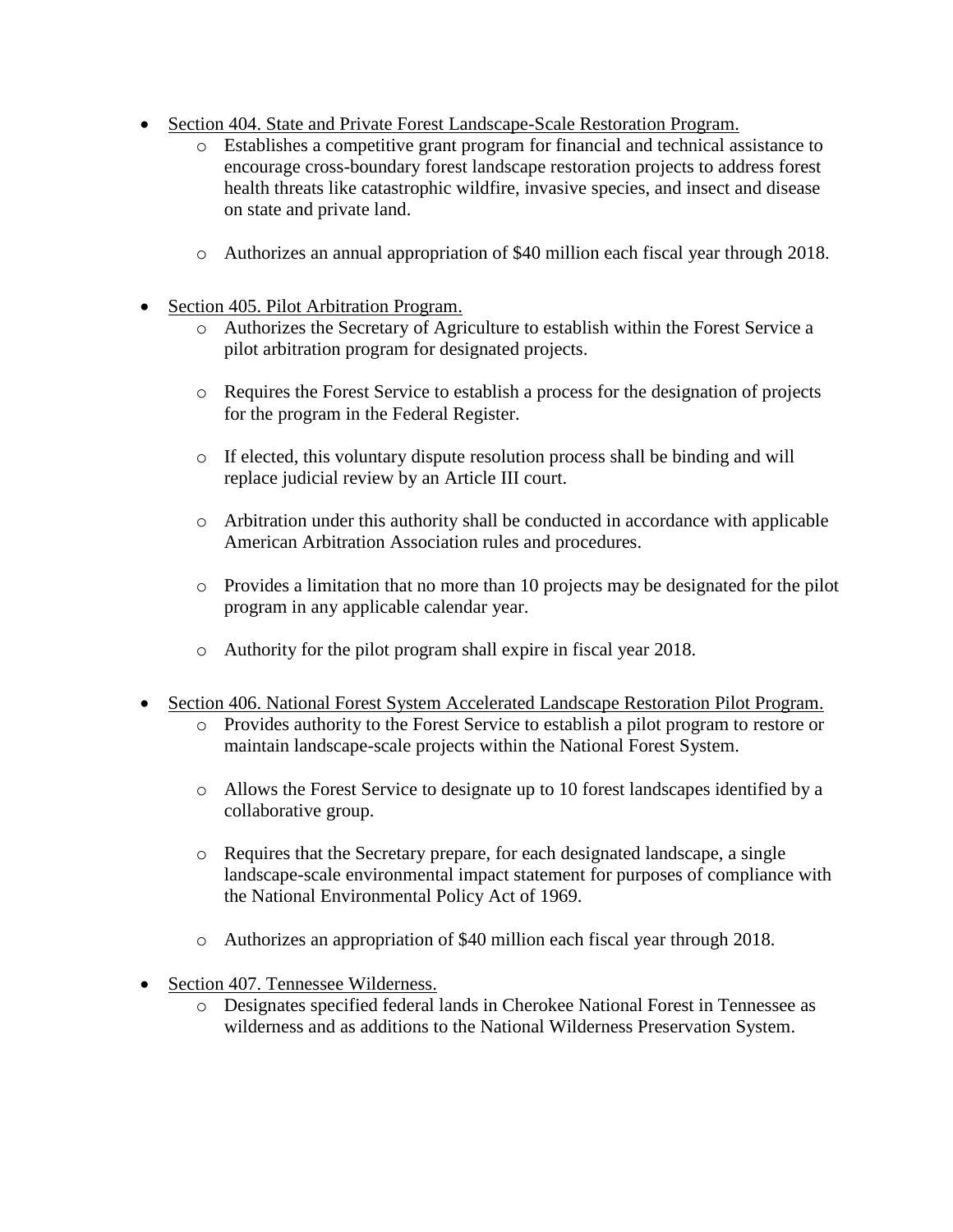- Section 408. Additional Authority for Sale or Exchange of Small Parcels of National Forest System Land.
	- o Provides the Forest Service authority to dispose of small parcels of 40 acres or less – in a manner to enhance the management of the respective National Forest.
	- o Authorizes funds derived from any sale or exchange under this authority to be expended for, among other purposes, the acquisition of land or interest in the state from which the sale originated.
- Section 409. Extension of Authorization for Conveyance of Forest Service Administrative Sites.
	- o Extends the Forest Service Facility Realignment and Enhancement Act of 2005 through fiscal year 2018.

## **TITLE V – KISATCHIE NATIONAL FOREST LAND CONVEYANCE**

- Section 501. Short Title.
	- o This title may be cited as the "Kisatchie National Forest Land Conveyance Act of  $2016$ "
- Section 502. Finding.
	- o Congress findings that it is in the public interest to authorize the conveyance of certain Federal land in the Kisatchie National Forest in the state of Louisiana.
- Section 503. Definitions.
	- o Provides definitions for this title.
- Section 504. Authorization of Conveyances.
	- o Provides for the conveyance of certain National Forest System land in Winn Parish, Louisiana.
- Section 505. Proceeds from the Sale of Land.
	- o Requires sale proceeds to be used for the acquisition of lands and interests in the Kisatchie National Forest in Louisiana.
- Section 506. Administration.
	- o Provides administration requirements for the land transaction.

# **TITLE VI – CHATTAHOOCHEE-OCONEE NATIONAL FOREST LAND ADJUSTMENT**

- Section 601. Short Title.
	- o This title may be cited as the "Chattahoochee-Oconee National Forest Land Adjustment Act of 2016."